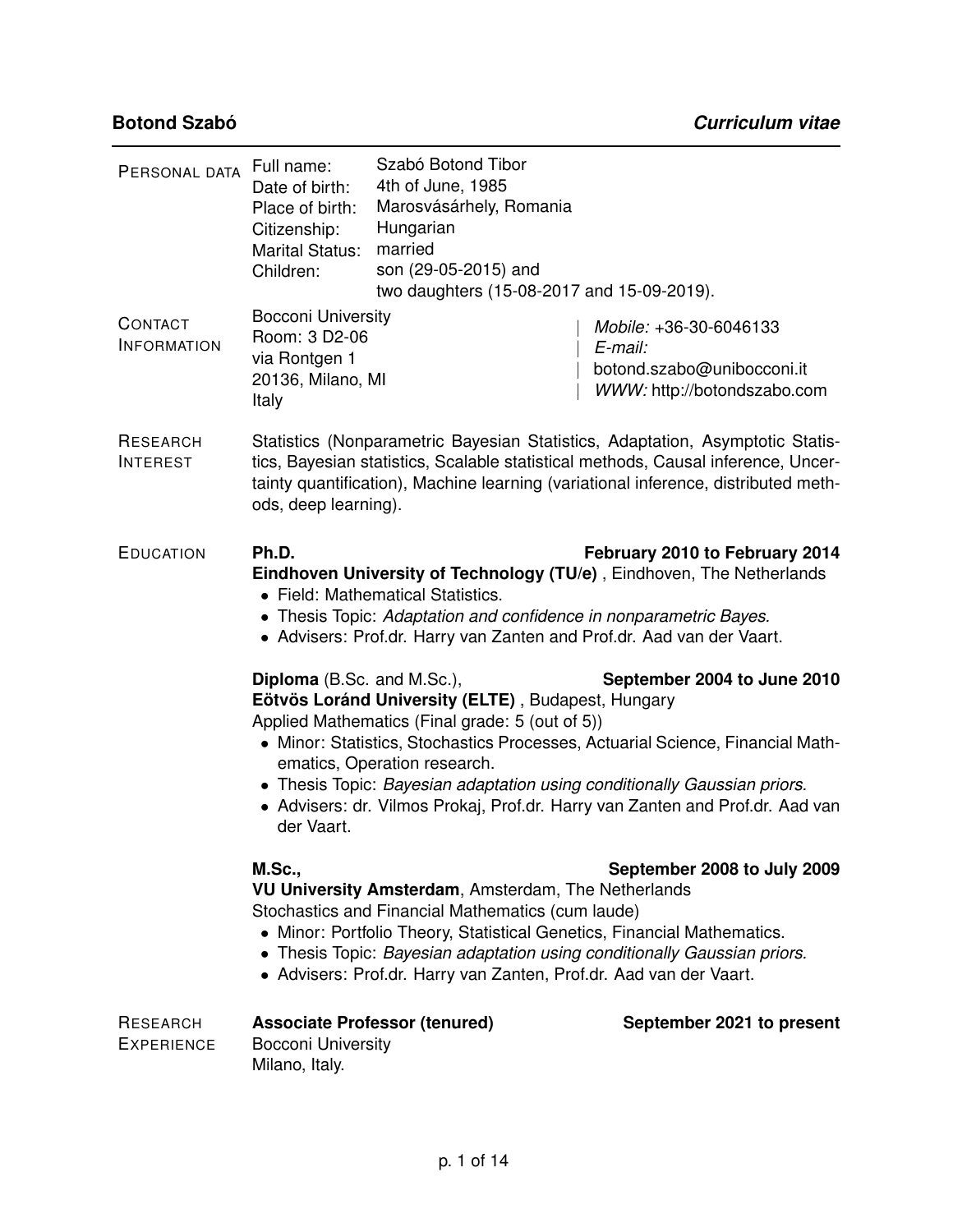**Fellow October 2021 to present** Bocconi Institute for Data Science and Analytics (BIDSA) Milano, Italy.

| <b>Associate Professor (tenured)</b><br><b>Amsterdam Free University</b><br>Amsterdam, The Netherlands. | September 2020 to September 2021 |
|---------------------------------------------------------------------------------------------------------|----------------------------------|
| <b>Associate Professor</b><br>University of Leiden<br>Leiden, The Netherlands.                          | January 2019 to September 2020   |
| Assistant Professor<br>University of Leiden<br>Leiden, The Netherlands.                                 | February 2016 to December 2018   |
| <b>Postdoctorial Researcher</b><br>University of Amsterdam<br>Amsterdam, The Netherlands.               | February 2015 to February 2016   |

**Assistant Professor September 2014 to October 2017** Budapest University of Technology, Department of Mathematics. Budapest, Hungary.

### **Postdoctorial Associate March 2014 to August 2014**

Supervisor: Harry van Zanten. Topic: Statistics on Graphs.

ENSAE-CREST Paris, France. Supervisor: Judith Rousseau. Topic: Theoretical investigation of Empirical Bayes method.

### **Research Assistant April 2009 to August 2009**

Vrije University Amsterdam, Department of Mathematics. Amsterdam, The Netherlands. Supervisor: Harry van Zanten. Topic: Nonparametric Bayesian Adaptation.

LONGER RESEARCH VISITS **Visiting Professor** December 2019 Collegio Carlo Alberto, Department of Statistics, Torino, Italy. Host: Matteo Ruggiero. Tasks: Giving a short course on the asymptotic properties of Bayesian methods.

> **Fellow September 2018 to October 2018** Harvard University, Department of Statistics. Cambridge, United States.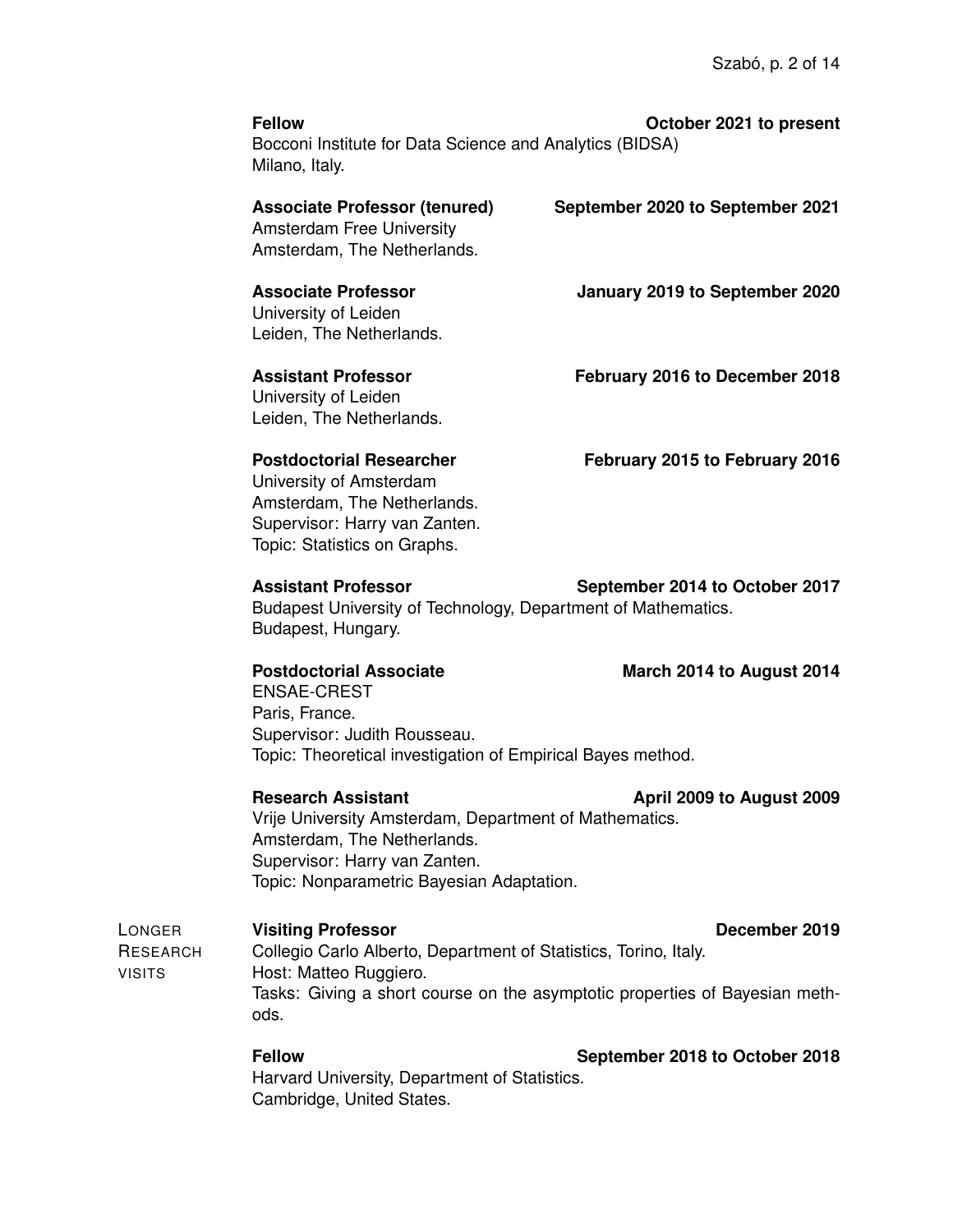Collaborator: Natesh Pillai.

Topics: Bayesian post selection inference; Fundamental understanding of distributed methods.

### **Visiting Researcher April 2017**

University of Sydney, Department of Statistics, Sydney, Australia. Collaborator: Lamiae Azizi.

Tasks: Giving a short course on the asymptotic properties of Bayesian methods; talk at the research seminar, working on the theoretical validation of various Bayesian methodologies.

# **Visiting PhD-Student December 2013 to February 2014**

Cambridge University, Statistics Laboratory. Cambridge, United Kingdom. Supervisor: Richard Nickl. Topic: Adaptive and honest confidence sets.

**SHORTER** RESEARCH VISITS Cambridge (Richard Nickl), Chicago (Chao Gao), Harvard (Natesh Pillai), Kings College London (Kolyan Ray), Oxford (Judith Rousseau), Padova (Antonio Canale), Paris Dauphin (Judith Rousseau), Paris Sorbonne (Ismael Castillo)

**SUBMITTED MANUSCRIPTS** [1] Hadji, A., Hesselink, T., & Szabo, B.T. (2022) [Optimal recovery and uncer](https://arxiv.org/pdf/2205.03150.pdf)[tainty quantification fordistributed Gaussian process regression.](https://arxiv.org/pdf/2205.03150.pdf) *Arxiv preprint.*

- [2] Franssen, S. & Szabo, B.T. (2022) [Uncertainty Quantification for non](https://arxiv.org/pdf/2204.12735.pdf)[parametric regression using Empirical Bayesian neural networks.](https://arxiv.org/pdf/2204.12735.pdf) *Arxiv preprint.*
- [3] Zaman, A. & Szabo, B.T. (2022) [Distributed Nonparametric Estimation un](https://arxiv.org/pdf/2204.10373.pdf)[der Communication Constraints.](https://arxiv.org/pdf/2204.10373.pdf) *Arxiv preprint.*
- [4] Szabo, B.T., Vuursteen, L. & van Zanten, J.H. (2022) Optimal high-dimensional and nonparametric distributed testing under communication constraints. *Arxiv preprint.*
- [5] Szabo, B.T. & van Zanten, J.H. (2020) [Distributed function estimation:](https://arxiv.org/abs/2003.12838) [adaptation using minimal communication.](https://arxiv.org/abs/2003.12838) *Arxiv preprint.*
- [6] van Loon, W., Fokkema, M., Szabo, B., & de Rooij, M. (2020) [View selec](https://arxiv.org/abs/2010.16271)[tion in multi-view stacking: Choosing the meta-learner](https://arxiv.org/abs/2010.16271) *Arxiv preprint.*

PUBLISHED OR ACCEPTED **JOURNAL PUBLICATIONS** 

- [7] Nieman, D. Szabo, B.T., & van Zanten, J.H. (2021) [Contraction rates for](https://arxiv.org/abs/2109.10755) [sparse variational approximations in Gaussian process regression.](https://arxiv.org/abs/2109.10755) *To appear in Journal of Macihne Learning Research.*
- [8] Ray, K. & Szabo, B. (2022+) [Variational Bayes for high-dimensional linear](https://arxiv.org/abs/1904.07150) [regression with sparse priors.](https://arxiv.org/abs/1904.07150) *To appear in Journal of American Statistical Association.*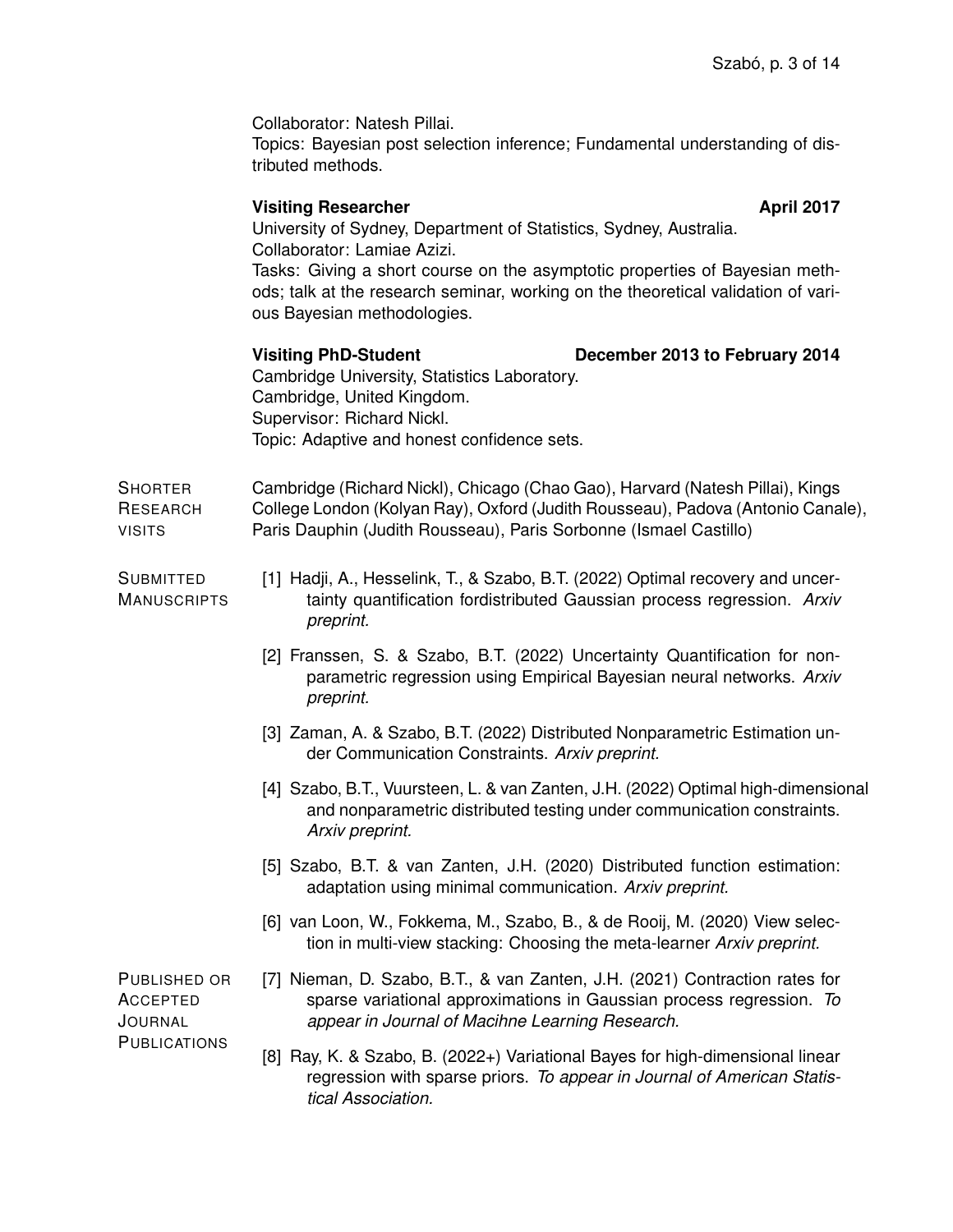- [9] van Loon, W., de Vos, F., Fokkema, M., Szabo, B., Koini, M., Schmidt, R., de Rooij, M. (2021) [Analyzing hierarchical multi-view MRI data with Sta-](https://arxiv.org/abs/2108.05761)[PLR: An application to Alzheimer's disease classification.](https://arxiv.org/abs/2108.05761) *Frontiers in Neuroscience, section Brain Imaging Methods (16). Doi: 10.3389/fnins.2022.830630.*
- [10] Szabo, B.T., Vuursteen, L. & van Zanten, J.H. (2022+) [Optimal distributed](https://arxiv.org/abs/2012.04957) [composite testing in high-dimensional Gaussian models with 1-bit com](https://arxiv.org/abs/2012.04957)[munication..](https://arxiv.org/abs/2012.04957) *IEEE Transactions on Information Theory 68 (6), 4070- 4084*
- [11] van Erven, T. & Szabo, B. (2021) [Fast Exact Bayesian Inference for Sparse](https://arxiv.org/abs/1810.10883) [Signals in the Normal Sequence Model.](https://arxiv.org/abs/1810.10883) *Bayesian Analysis 16 (3), 933- 960.*
- [12] Hadji, A. & Szabo, B.(2021) [Can we trust Bayesian uncertainty quantifica](https://arxiv.org/abs/1904.01383)[tion from Gaussian process priors with squared exponential covariance](https://arxiv.org/abs/1904.01383) [kernel?](https://arxiv.org/abs/1904.01383) *SIAM/ASA Journal on Uncertainty Quantification 9 (1), 185-230*
- [13] Szabo, B. T. & van Zanten, J.H. (2020) [Adaptive distributed methods under](https://arxiv.org/abs/1804.00864) [communication constraints.](https://arxiv.org/abs/1804.00864) *Annals of Statistics 48 (4), 2347-2380.*
- [14] Rousseau, J., & Szabo, B. T. (2020) [Asymptotic frequentist coverage prop](https://arxiv.org/pdf/1609.05067v2.pdf)[erties of Bayesian credible sets for sieve priors.](https://arxiv.org/pdf/1609.05067v2.pdf) *Annals of Statistics 48 (4), 2155-2179.*
- [15] van Loon, W., Fokkema, M., Szabo, B., & de Rooij, M. (2020) [Stacked Pe](https://arxiv.org/abs/1811.02316)[nalized Logistic Regression for Selecting Views in Multi-View Learning.](https://arxiv.org/abs/1811.02316) *Information Fusion 61, 113-123.*
- [16] Mariucci, E., Ray, K.,& Szabo, B. T. (2020) [A Bayesian nonparametric](https://arxiv.org/abs/1703.09531) [approach to log-concave density estimation.](https://arxiv.org/abs/1703.09531) *Bernoulli 26 (2), 1070- 1097.*
- [17] Castillo, I. & Szabo, B. (2020) [Spike and slab empirical Bayes sparse cred](https://arxiv.org/abs/1808.07721)[ible sets.](https://arxiv.org/abs/1808.07721) *Bernoulli 26 (1), 127-158.*
- [18] Ray, K., Szabo, B.T., & van der Vaart, A.W. (2020) Discussion of "Bayesian Regression Tree Models for Causal Inference: Regularization, Confounding, and Heterogeneous Effects" *Bayesian Anal. 15 (2020), 1026- 1028.*
- [19] Szabo, B. T. & van Zanten, J.H. (2019) [An asymptotic analysis of dis](https://arxiv.org/abs/1711.03149)[tributed nonparametric methods.](https://arxiv.org/abs/1711.03149) *Journal of Machine Learning Research 20 (87), 1-30.*
- [20] van der Pas, S., Szabo, B. T., & van der Vaart, A.W. (2017) [Uncertainty](https://projecteuclid.org/euclid.ba/1504231319.) [quantification for the horseshoe.](https://projecteuclid.org/euclid.ba/1504231319.) **Discussion paper.** *Bayesian Analysis 12 (4), 1221–1249.*
- [21] van der Pas, S., Szabo, B. T., & van der Vaart, A.W. (2017) [Rejoinder to](https://projecteuclid.org/euclid.ba/1504231319.) [discussions to "Uncertainty quantification for the horseshoe".](https://projecteuclid.org/euclid.ba/1504231319.) *Bayesian Analysis 12 (4), 1270–1274.*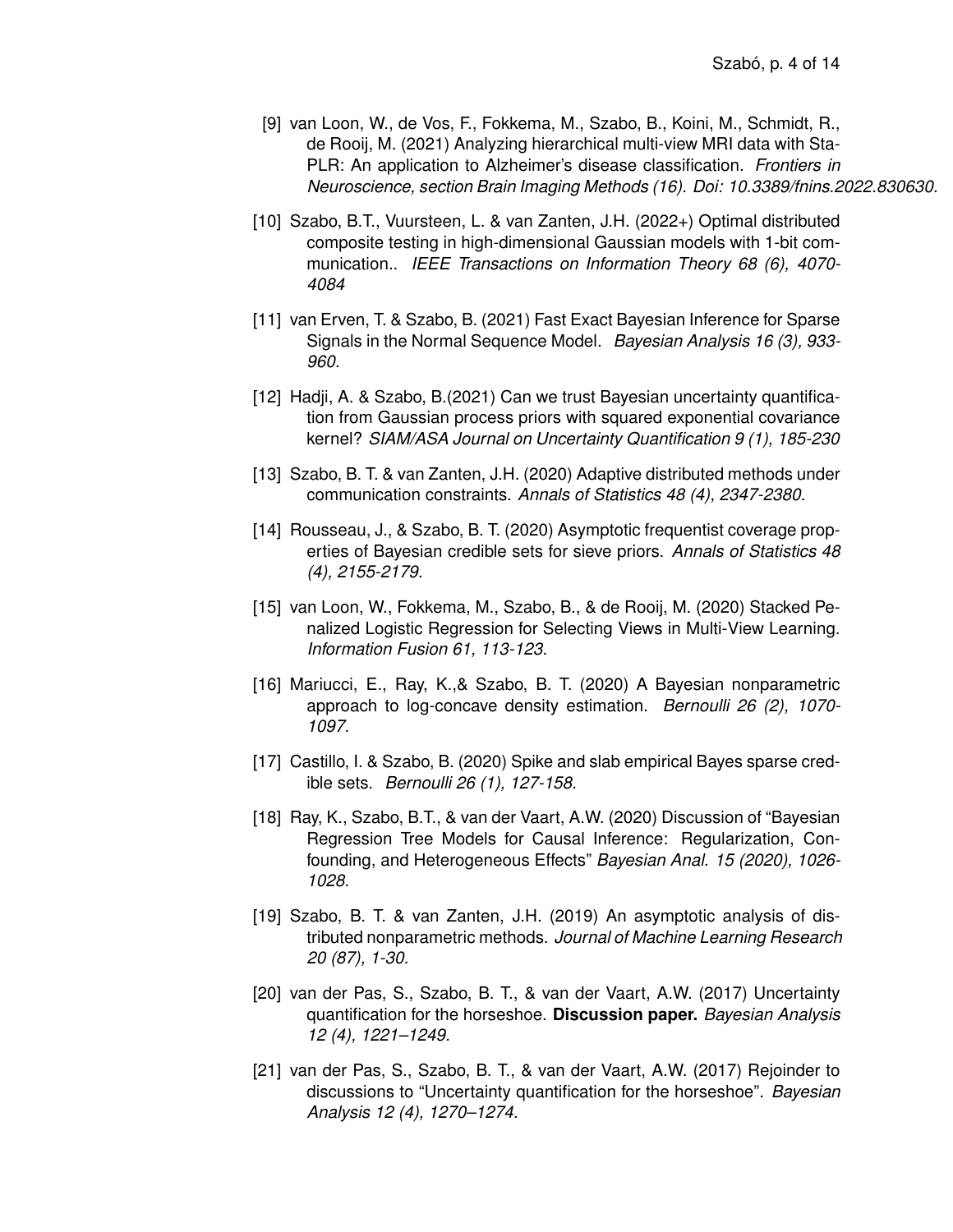- [22] van der Pas, S., Szabo, B. T., & van der Vaart, A.W. (2017) [Adaptive pos](https://projecteuclid.org/euclid.ejs/1506067214)[terior contraction rates for the horseshoe](https://projecteuclid.org/euclid.ejs/1506067214) *Electronic Journal of Statistics 11 (2) 3196 – 3225*
- [23] Rousseau, J. & Szabo, B. T. (2017) [Asymptotic behaviour of the empirical](http://arxiv.org/abs/1504.04814) [Bayes posterior associated to maximum marginal likelihood estimator.](http://arxiv.org/abs/1504.04814) *The Annals of Statistics 45 (2), 833–865.*
- [24] Nickl, R. & Szabo, B. T. (2016) [A sharp adaptive confidence ball for self](http://arxiv.org/abs/1406.3994)[similar functions.](http://arxiv.org/abs/1406.3994) *Stochastics Processes and their Applications 126 (12), 3913–3934.*
- [25] Knapik, B. T., Szabo, B. T., van der Vaart, A. W., & van Zanten, J. H. (2016). [Bayes procedures for adaptive inference in nonparametric in](http://arxiv.org/abs/1209.3628)[verse problems.](http://arxiv.org/abs/1209.3628) *Probability Theory and Related Fields 164 (3), 771– 813.*
- [26] Szabo, B. T., van der Vaart, A. W., & van Zanten, J. H. (2015) Rejoinder to discussions to "Frequentist coverage of adaptive nonparametric Bayesian credible sets". *Annals of Statistics, 43 (4)*, 1463 – 1470.
- [27] Szabo, B. T., van der Vaart, A. W., & van Zanten, J. H. (2015) [Frequentist](http://arxiv.org/abs/1310.4489) [coverage of adaptive nonparametric Bayesian credible sets.](http://arxiv.org/abs/1310.4489) **Discussion paper.** *Annals of Statistics, 43 (4)*, 1391 – 1428.
- [28] Szabo, B. T., van der Vaart, A. W., & van Zanten, J. H. (2015). [Honest](http://dx.doi.org/10.1016/j.jspi.2014.06.005) [Bayesian confidence sets for the L2-norm.](http://dx.doi.org/10.1016/j.jspi.2014.06.005) *J. Statist. Plann. Inference, 166,* 36–51.
- [29] Szabo, B. T., van der Vaart, A. W., & van Zanten, J. H. (2013). [Empirical](http://projecteuclid.org/DPubS?service=UI&version=1.0&verb=Display&handle=euclid.ejs/1366031048) [Bayes scaling of Gaussian priors in the white noise model.](http://projecteuclid.org/DPubS?service=UI&version=1.0&verb=Display&handle=euclid.ejs/1366031048) *Electronic Journal of Statistics, 7*, 991–1018.
- [30] Turanyi, T., Nagy, T., Zsely, I. Gy., Cserhati, M., Varga, T., Szabo, B. T., Sedyo, I., Kiss, P. T., Zempleni, A., and Curran, H. J. (2012). [Determina](http://onlinelibrary.wiley.com/doi/10.1002/kin.20717/full)[tion of rate parameters based on both direct and indirect measurements.](http://onlinelibrary.wiley.com/doi/10.1002/kin.20717/full) *International Journal of Chemical Kinetics, 44(5)*, 284–302.
- [31] Varga, L., Szabo, B., Zsely, I. Gy., Zempleni, A., & Turanyi, T. (2011). [Nu](http://link.springer.com/article/10.1007%2Fs10910-011-9859-7?LI=true)[merical investigation of the uncertainty of Arrhenius parameters.](http://link.springer.com/article/10.1007%2Fs10910-011-9859-7?LI=true) *Journal of mathematical chemistry, 49(8),* 1798-1809.

REFEREED **CONFERENCE** PUBLICATIONS, COLUMN ARTICLES AND REPORTS

- [32] Szabo, B.T. (2021) Product vs mixture of experts: On distributed Gaussian Process regression. *Oberwolfach reports, 22/2021, p 12-14*
- [33] Ray, K., Szabo, B.T. & Clara, G. (2020) Spike and slab variational Bayes for high dimensional. logistic regression. *Advances in Neural Information Processing Systems (NeurIPS).*
- [34] Ray, K. & Szabo, B. (2019) Debiased Bayesian inference for average treatment effects. *Advances in Neural Information Processing Systems (NeurIPS), 11929-11939.*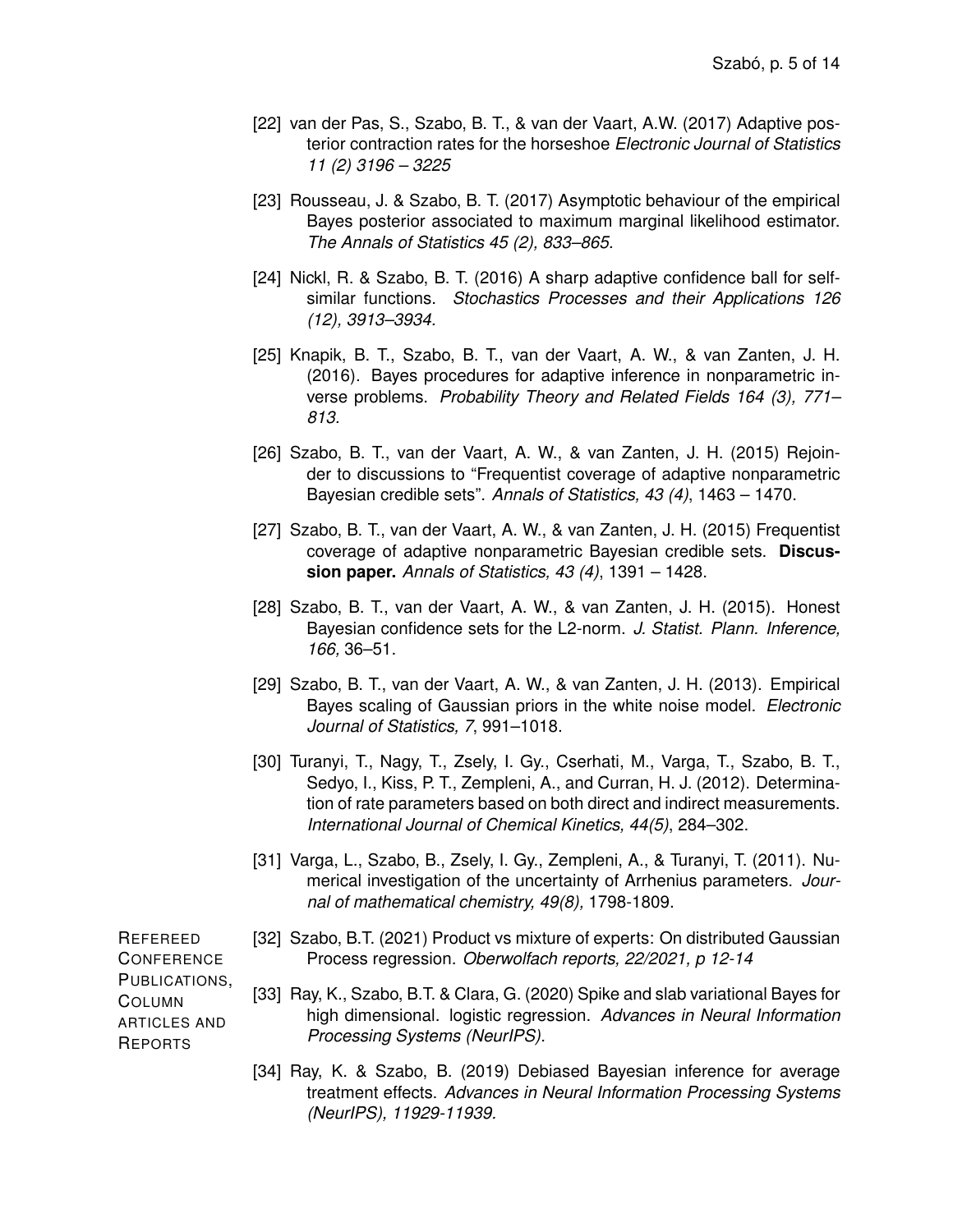- [35] Szabo, B. T. (2016) Confidence in Bayesian Uncertainty Quantification? *Nieuw Archief voor Wiskunde, 53–54.*
- [36] Szabo, B. T. (2014) Asymptotic behaviour of confidence sets based on empirical Bayes methods in L2-norm. *Proceedings of the 18th European Young Statistician Meeting, 113-117.*
- [37] Berg, J. B. van den, Castro, R. M., Draisma, J., Evers, J. H. M., Hendriks, M., Khimshiashvili, G., Krehel, O., Kryven, I., Mora, K., Szabo, B. T. & Zwiernik, P. W. (2012). Non-imaging optics for LED-lighting. *Proceedings of the 84th European Study Group Mathematics with Industry.*
- BOOK CHAPTERS [38] Szabo, B. T. (2015). On Bayesian based adaptive confidence sets for linear functionals. *Bayesian Statistics from Methods to Models and Applications. 91–105.*
- R PACKAGES [39] Clara, G., Szabo, B.T. and Ray, K. (2020) sparsevb (Variational Bayes for High-dimensional Linear and Logistic Regression)
	- [40] de Rooij, S., van Erven, T., Szabo, B.T. (2019) SequenceSpikeSlab (Exact Bayesian Model Selection Methods for the Sparse Normal Sequence Model)

SUPERVISION OF

- PHD STUDENTS Dennis Niemann (jointly with Harry van Zanten, co-promotor), 2020-
	- Lasse Vuursteen (jointly with Aad van der Vaart, co-promotor), 2019-
	- Geerten Koers (jointly with Aad van der Vaart, co-promotor), 2019-
	- Azeem Zaman (supervised one thesis project, informal advisory role), 2018-2022
	- Stefan Franssen (jointly with Aad van der Vaart, co-promotor), 2018-
	- Wouter Loon (jointly with Mark van der Rooij and Marjolein Fokkema, copromotor), 2017-
	- Amine Hadji (jointly with Aad van der Vaart, co-promotor), 2016-
	- Stéphanie van der Pas (supervised two thesis projects jointly with Aad van der Vaart, informal advisory role), 2015-2017

# PHD THESIS COMMITTEF • Azeem Zaman (Harvard University 2022)

- Magnus Munch (Leiden University, 2021)
- Amenah AL-Najafi (University of Szeged, 2021)
- Jenovah Rodrigues (University of Edinburgh, 2020)
- Dong Yan (Leiden University, 2020).
- Nurzhan Nurushev (VU Amsterdam, 2019).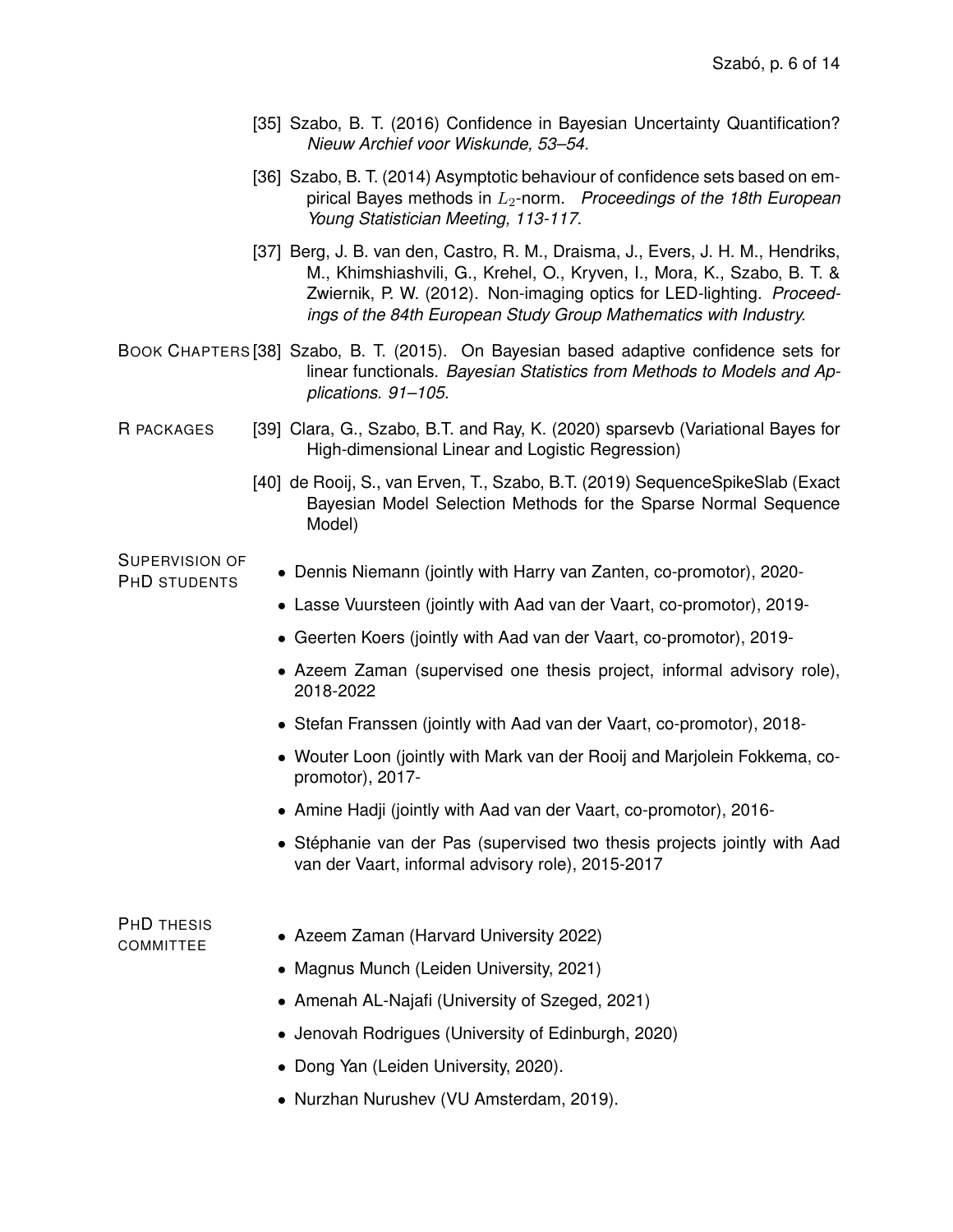**OTHER** 

- SUPERVISION 4 master thesis projects
	- 8 bachelor thesis projects
	- internal supervisor for 1 internship

INVITED **CONFERENCE** AND WORKSHOP **TALKS** 

- *Non-Linear and High Dimensional Inference (IHP), Paris, France (2022)*
- *Cantab Capital Institute for the Mathematics of Information workshop, Cambrdige, UK (2022)*
- *International Symposium on Nonparametric Statistics*, Paphos, Cyprus (2022).
- *Mathematical Methods for Statistics*, Luminy, France (2021)
- *ISBA 2020 World meeting*, Kunming, China (2021).
- *Oberwolfach workshop on "Foundations of Bayesian Inference for Complex Statistical Models", Online (2021)*
- *Zoom Conference on Uncertainty Quantification*, Online, (2020).
- *Applied Inverse Problems conference*, Grenoble, France (2019)
- *32nd European Meeting of Statistician*, Palermo, Italy (2019).
- *12th Conference on Bayesian Nonparametrics*, Oxford, United Kingdom (2019).
- *11th ERCIM conference*, Pisa, Italy (2018).
- *ISBA 2018 World meeting*, Edinburgh, United Kingdom (2018).
- *2nd EcoSta conference*, Hongkong, China (2018).
- *International one day workshop for Bayesian nonparametrics*, Seoul, South Korea (2018).
- *YES IX workshop on "Scalable Statistics: on Accuracy and Computational Complexity"*, Eindhoven, The Netherlands (2018).
- *10th ERCIM conference*, London, UK (2017).
- *11th Conference on Bayesian Nonparametrics*, Paris, France (2017).
- *Workshop on Statistical Foundations of Uncertainty Quantification for Inverse Problems*, Cambridge, England (2017).
- *1st EcoSta conference*, Hongkong, China (2017).
- *LMS/Turing workshop on Inverse Problems and Data Science*, Edinburgh, United Kingdom (2017).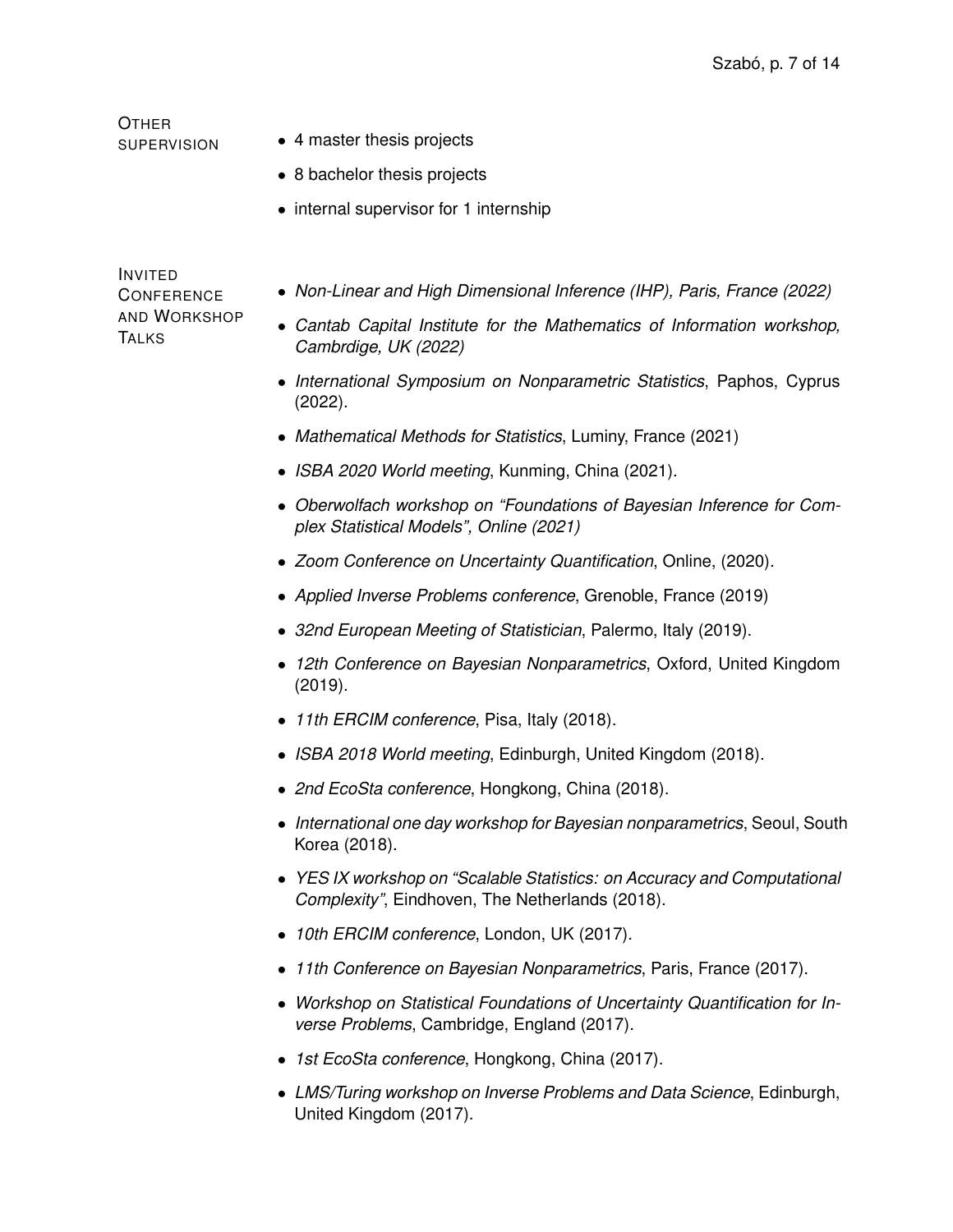- *Emerging Applications of Data Assimilation in the Geosciences workshop tutorial and panel discussion*, Leiden, Netherlands (2017).
- *IMS World Meeting*, Toronto, Canada (2016).
- *Conference on Probability and Statistics in high dimensions*, Barcelona, Spain (2016).
- *ISBA 2016 World meeting*, Cagliari, Italy (2016).
- *SAMSI workshop on Bayesian Nonparametrics*, Raleigh, USA (2015).
- *10th Conference on Bayesian Nonparametrics*, Raleigh, USA (2015).
- *VvS + OR day*, Utrecht, The Netherlands (2015).
- *7th ERCIM conference*, Pisa, Italy (2014).
- *6th ERCIM conference*, London, United Kingdom (2013).
- *9th Conference on Bayesian Nonparametrics*, Amsterdam, The Netherlands (2013).
- *Hilversum meeting*, Hilversum, The Netherlands (2011).
- *STAR lecture day*, Eindhoven, The Netherlands (2010).

INVITED SEMINAR **TALKS** 

- *ELTE Statistics and Probability Theory seminar*, Budapest, Hungary (2022).
- *Machine Learning NeEDS Mathematical Optimization, online* (2022).
- *CRiSM seminar*, Warwick, United Kingdom (2022).
- *Statistics Seminar of Milano Biccoca*, Milano, Italy (2022).
- *SPOR Seminar at Eindhoven University of Technology*, Eindhoven, The Netherlands, Online (2021).
- *Statistics Seminar at National U of Singapore*, Singapore, Singapore, Online (2021).
- *Statistics Seminar at Unviersity of Bocconi*, Milan, Italy, Online (2021).
- *Statistics Seminar at Unviersity of Edinburgh*, Edinburgh, United Kingdom, Online (2021).
- *SPIP Seminar at UvA*, Amsterdam, Netherlands, Online (2020).
- *Mathematical Colloquim at Vrije Universiteit*, Amsterdam, Netherlands, Online (2020).
- *Statistics Seminar at Chalmers University*, Gothenburg, Sweden, Online (2020).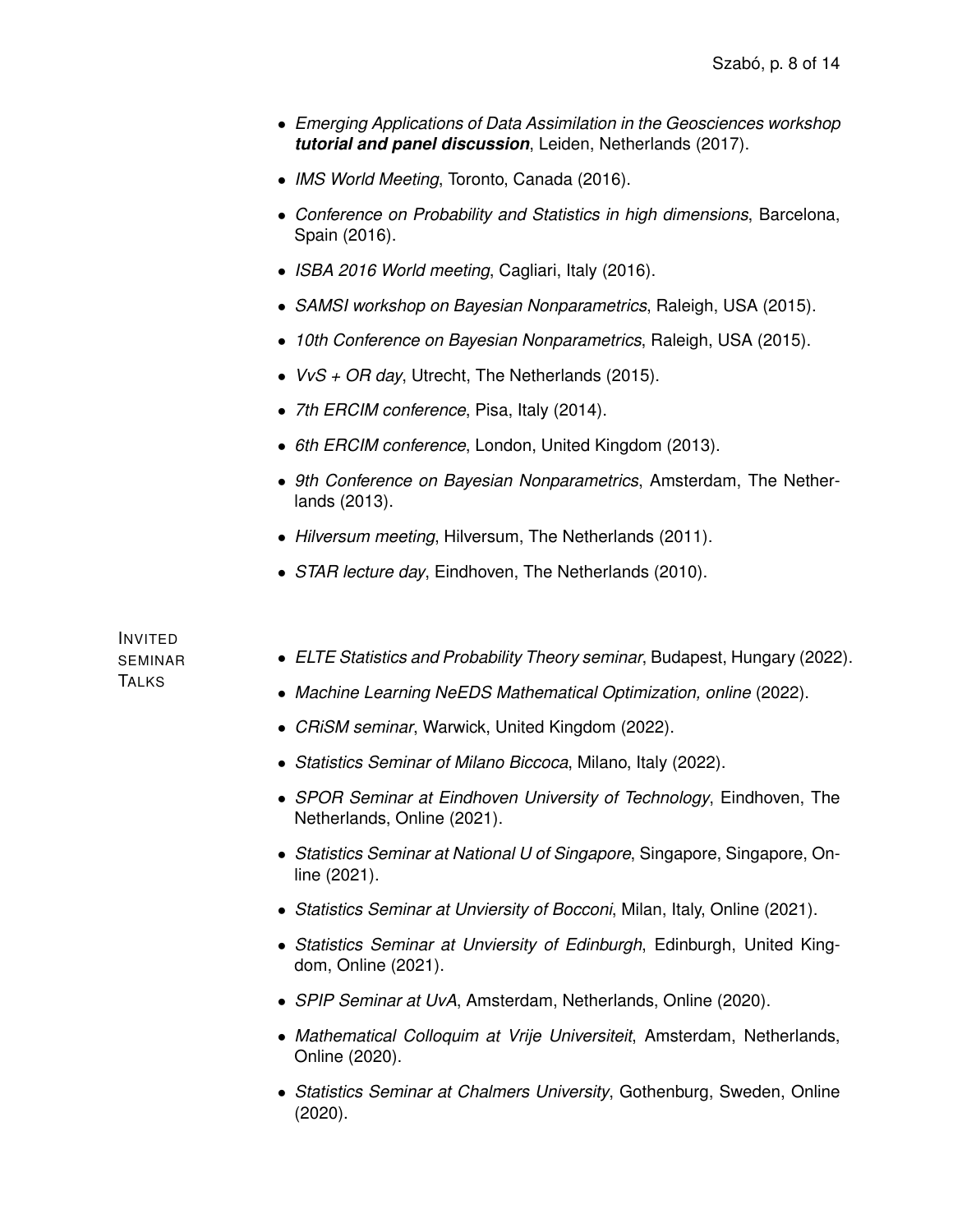- *Statistics Seminar at Cambridge*, Cambridge, United Kingdom (2020).
- *Statistics seminar at Leiden University*, Leiden, The Netherlands (2020).
- *Stochastics Seminar at University of Szeged*, Szeged, Hungary (2019).
- *ENSEA Statistics Seminar*, Paris, France (2019).
- *Stochastics Seminar at Delft University of Technology*, Delft, The Netherlands (2019).
- *Statistics Seminar Series at Universitat Pompeu Fabra*, Barcelona, Spain (2019).
- *Statistics Seminar at Cambridge University*, Cambridge, UK (2019).
- *Statistics Seminar at Padova University*, Padova, Italy (2019).
- *Statistics Seminar at Humboldt-Universität*, Berlin, Germany (2018).
- *Stat 300 Seminar*, Harvard, USA (2018).
- *Wilks Seminar*, Princeton, USA (2018).
- *Statistics seminar at Rutgers University*, New Jersey, USA (2018).
- *Stochastics Seminar at Budapest University of Technology*, Budapest, Hungary (2018).
- *Statistics seminar at Bocconi University*, Milano, Italy (2018).
- *Statistics Seminar of King's College*, London, United Kingdom (2018).
- *KdVI colloquium at University of Amsterdam*, Amsterdam (2017).
- *Statistics seminar of Fudan University*, Shanghai, China (2017).
- *Statistics Seminar at University of Sydney*, Sydney, Australia (2017).
- *Tutorial talks at University of Sydney*, Sydney, Australia (2017).
- *van Dantzig seminar,* Delft, The Netherlands (2017).
- *[ELTE Statistics and Probability Theory seminar](http://www.cs.elte.hu/~agnes/szeminar/)*, Budapest, Hungary (2016).
- *MIT statistics seminar*, Cambridge, USA (2016).
- *Statistics Seminar Paris 6*, Paris, France (2016).
- *This week's discovery*, Leiden, The Netherlands (2016).
- *Bayes club*, Amsterdam, The Netherlands (2015).
- *Eindhoven Stochastics Seminar*, Eindhoven, The Netherlands (2015).
- *Bayes club*, Amsterdam, The Netherlands (2015).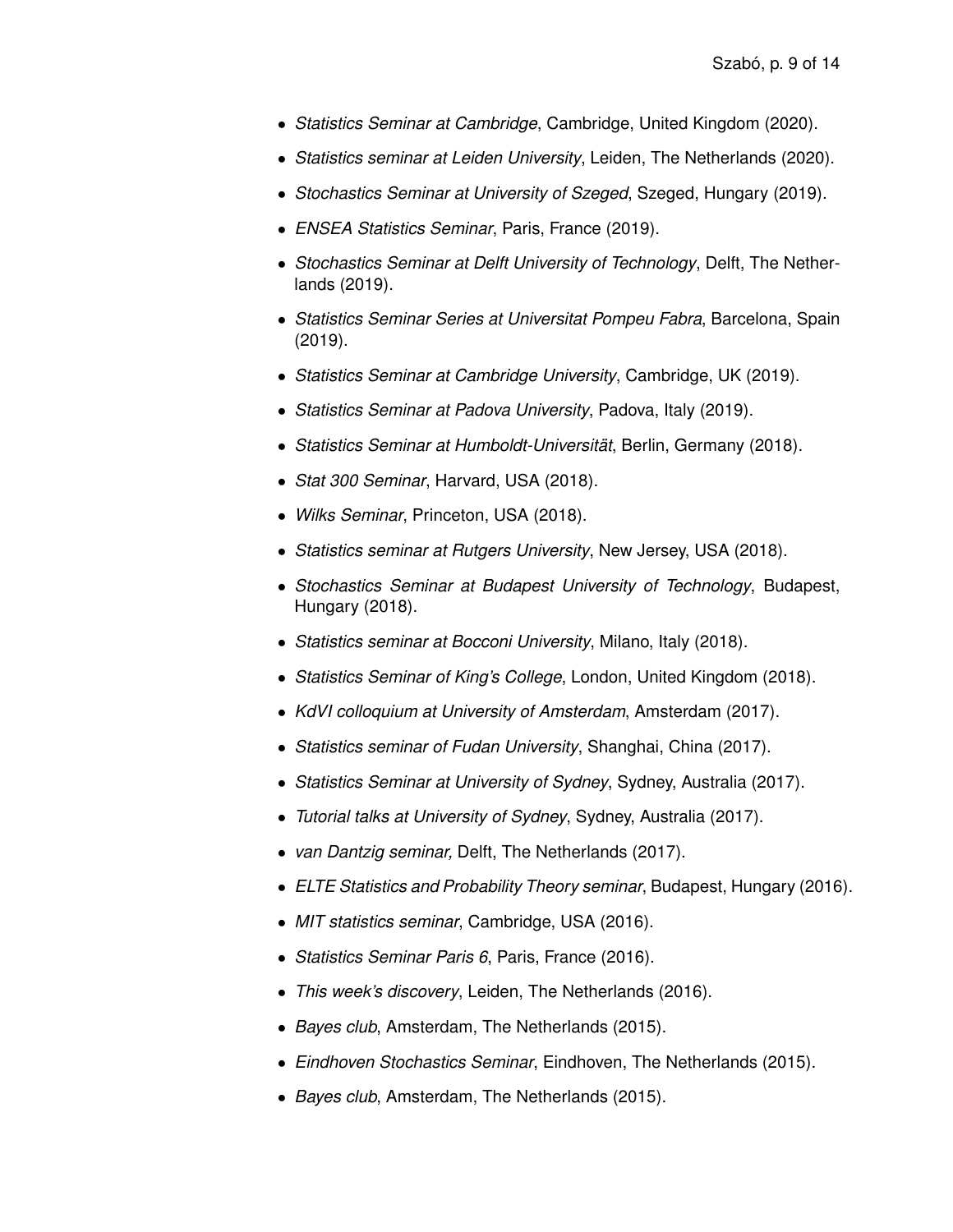|                                                       | • CWI Statistics Seminar, Amsterdam, The Netherlands (2015).                                                                                                                                                                                                                                                                                                                                                                                                                                                                                                                                                                                                                                                                                                                                                                                                                                                                                                                                                                                           |  |  |  |  |
|-------------------------------------------------------|--------------------------------------------------------------------------------------------------------------------------------------------------------------------------------------------------------------------------------------------------------------------------------------------------------------------------------------------------------------------------------------------------------------------------------------------------------------------------------------------------------------------------------------------------------------------------------------------------------------------------------------------------------------------------------------------------------------------------------------------------------------------------------------------------------------------------------------------------------------------------------------------------------------------------------------------------------------------------------------------------------------------------------------------------------|--|--|--|--|
|                                                       | • Stochastics Seminar BME, Budapest, Hungary (2014).                                                                                                                                                                                                                                                                                                                                                                                                                                                                                                                                                                                                                                                                                                                                                                                                                                                                                                                                                                                                   |  |  |  |  |
|                                                       | • BME Statistics Learning Seminar, Budapest, Hungary (2014).                                                                                                                                                                                                                                                                                                                                                                                                                                                                                                                                                                                                                                                                                                                                                                                                                                                                                                                                                                                           |  |  |  |  |
|                                                       | • Seminaire de Statistique de l'IRMAR, Rennes, France (2014).                                                                                                                                                                                                                                                                                                                                                                                                                                                                                                                                                                                                                                                                                                                                                                                                                                                                                                                                                                                          |  |  |  |  |
|                                                       | • Machine Learning @ CUED seminar, Cambridge, United Kingdom (2014).                                                                                                                                                                                                                                                                                                                                                                                                                                                                                                                                                                                                                                                                                                                                                                                                                                                                                                                                                                                   |  |  |  |  |
|                                                       | • Statistics Seminar Collegio Carlo Alberto, Turin, Italy (2012).                                                                                                                                                                                                                                                                                                                                                                                                                                                                                                                                                                                                                                                                                                                                                                                                                                                                                                                                                                                      |  |  |  |  |
|                                                       | The Bayes Club, Amsterdam, The Netherlands (2012).                                                                                                                                                                                                                                                                                                                                                                                                                                                                                                                                                                                                                                                                                                                                                                                                                                                                                                                                                                                                     |  |  |  |  |
|                                                       | • ELTE Statistics and Probability Theory seminar, Budapest, Hungary (2012).                                                                                                                                                                                                                                                                                                                                                                                                                                                                                                                                                                                                                                                                                                                                                                                                                                                                                                                                                                            |  |  |  |  |
|                                                       | Informal Meeting Statisticians and Probabilists, Eindhoven, The Nether-<br>lands (2011).                                                                                                                                                                                                                                                                                                                                                                                                                                                                                                                                                                                                                                                                                                                                                                                                                                                                                                                                                               |  |  |  |  |
| <b>SELECTED</b><br><b>CONTRIBUTED</b><br><b>TALKS</b> | • 30th European Meeting of Statistician, Amsterdam, The Netherlands (2015).<br>• ISBA 2014 World meeting, Cancun, Mexico (2014).<br>18th European Young Statisticians Meeting, Osijek, Croatia (2013).                                                                                                                                                                                                                                                                                                                                                                                                                                                                                                                                                                                                                                                                                                                                                                                                                                                 |  |  |  |  |
|                                                       |                                                                                                                                                                                                                                                                                                                                                                                                                                                                                                                                                                                                                                                                                                                                                                                                                                                                                                                                                                                                                                                        |  |  |  |  |
|                                                       | • 29th European Meeting of Statistician, Budapest, Hungary (2013).                                                                                                                                                                                                                                                                                                                                                                                                                                                                                                                                                                                                                                                                                                                                                                                                                                                                                                                                                                                     |  |  |  |  |
| <b>ASSOCIATE</b>                                      | Annals of Statistics (2022-)                                                                                                                                                                                                                                                                                                                                                                                                                                                                                                                                                                                                                                                                                                                                                                                                                                                                                                                                                                                                                           |  |  |  |  |
| <b>EDITOR</b>                                         | Bayesian Analysis (2016-)                                                                                                                                                                                                                                                                                                                                                                                                                                                                                                                                                                                                                                                                                                                                                                                                                                                                                                                                                                                                                              |  |  |  |  |
|                                                       | Journal of Statistical Planning and Inference (2017-2021)                                                                                                                                                                                                                                                                                                                                                                                                                                                                                                                                                                                                                                                                                                                                                                                                                                                                                                                                                                                              |  |  |  |  |
| REFEREE<br><b>SERVICE</b>                             | The American Statistician; Annales de l'Institut Henri Poincare; Annals of Statis-<br>tics; Bernoulli; Biometrika; Bayesian Analysis; Electronic Journal of Statistics;<br>IEEE Information Transmission, Information and Inference: A Journal of the<br>IMA; Inverse Problems; Journal of American Statistical Association; Journal<br>of Business and Economic Statistics; Journal of Machine Learning Research;<br>Journal of Multivariate Analysis; Journal of ROyal Statistical Society B; Journal<br>of Statistical Planning and Inference; Mathematics of Computation; Mathemati-<br>cal Reviews; Probability Theory and Related Fields; Sankhya - The Indian Jour-<br>nal of Statistics; Scandinavian Journal of Statistics; SIAM/ASA Journal on Un-<br>certainty Quantification; SIAM Journal on Mathematics of Data Science; Statis-<br>tical Science; Statistics Surveys; Stochastic Processes and their Applications,<br>Synthese<br>Grant proposal reviewer: OTKA (Hungarian science fundation); FONDECYT<br>(Science fundation in Chile) |  |  |  |  |
|                                                       | Conference reviewer: NeurlPS (2016, 2020)                                                                                                                                                                                                                                                                                                                                                                                                                                                                                                                                                                                                                                                                                                                                                                                                                                                                                                                                                                                                              |  |  |  |  |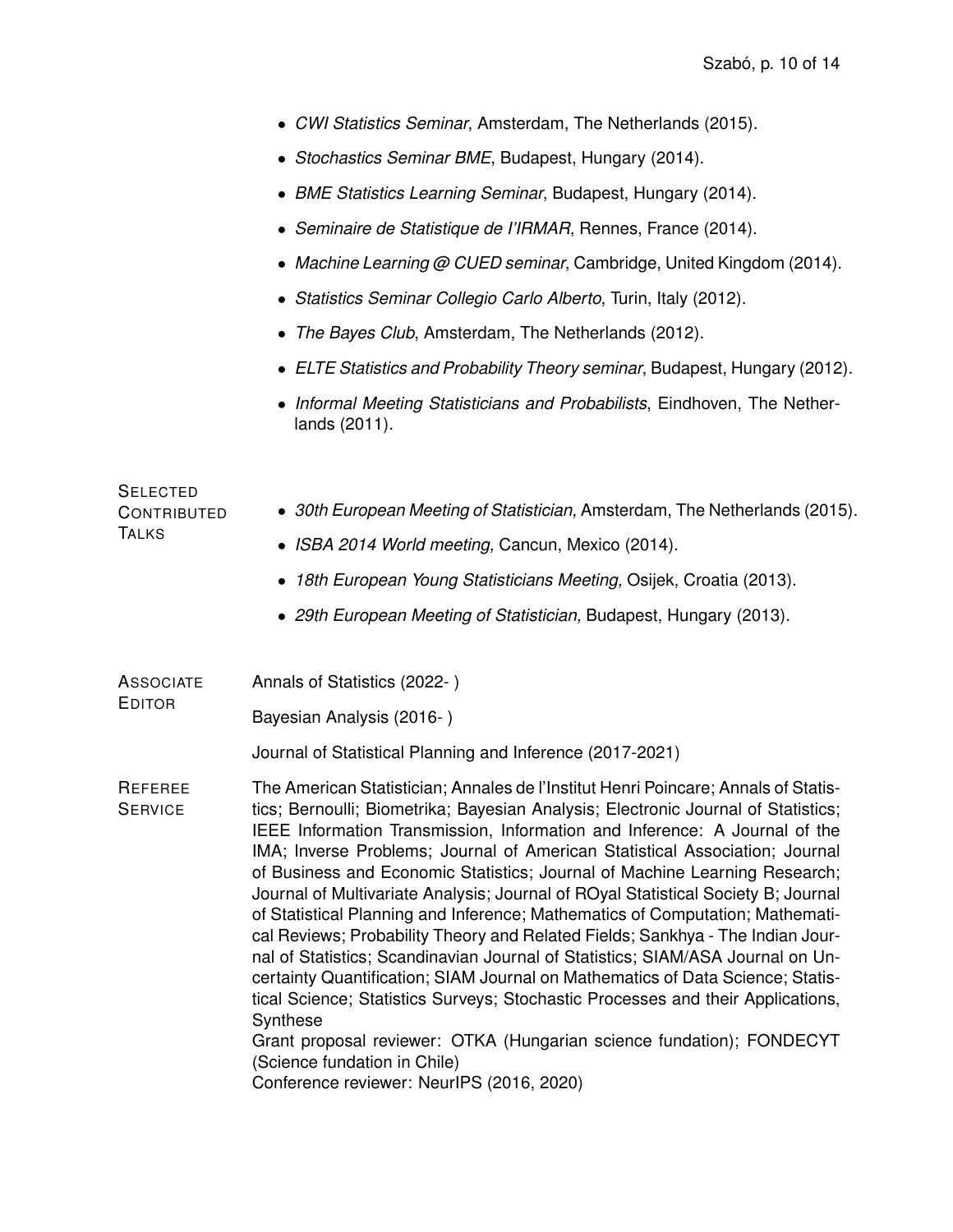**ORGANIZATION** Scientific Program Committees:

### **SERVICE**

- ISBA 2022 conference in Montreal (chair)
- IMS World congress 2022 (Contributed Talk Program Committee)
- 1st BNP network workshop 2022 in Cyprus
- 22nd EYSM 2021 in Athen (International Organizing Committee)
- 1st EcoSta 2018 conference in Hong Kong

### Seminars:

- Interdisciplinary seminar between Physicists, Cosmologists and Statisticians (2019 -2021 )
- (International) Bayes club (2017- )
- LUXs seminar (2019 2020).
- Reading group: statistics for astronomy (2020)
- Statistics for Structures Seminar/Thematic Statistics Seminar (2015 2022)

Workshops/conferences:

- 60th Birthday conference for Aad van der Vaart in 2019.
- YES X workshop on "Deep learning" in 2019.
- YES IX workshop on "Scalable statistical methods" in 2018.
- Lorentz center workshop on "Uncertainty quantification in complex, nonparametric statistical models" in 2018.
- YES VIII (Young European Statistician) workshop on "Uncertainty quantification" in 2017.

Sessions:

• "Recent advances in Bayesian nonparametric theory" at EcoSta 2018 (Hong Kong).

ADMINISTRATIVE Member of the European Regional Committee (ERC) of the Bernoulli Society **SERVICE** (2021-2025)

ISBA Vice Chair, Program Chair, Past Chair (2020-2022)

Board member and webmaster of the Mathematical statistics section of VvSOR (September 2017 - 2020)

Coordinator of [MiDaS](https://midas.mat.uc.cl/network/) (Complex Data Modeling Research Network) (2020-2021)

Member of the Board of Examiners of the Mathematics and Business Analytics master and bachelor programs at VU Amsterdam (2021)

Information and Representation Committee at VU Amsterdam (2020-2021)

Secretary of the Board of Examiners of the Statistical Science master at Leiden University (2019 - 2020)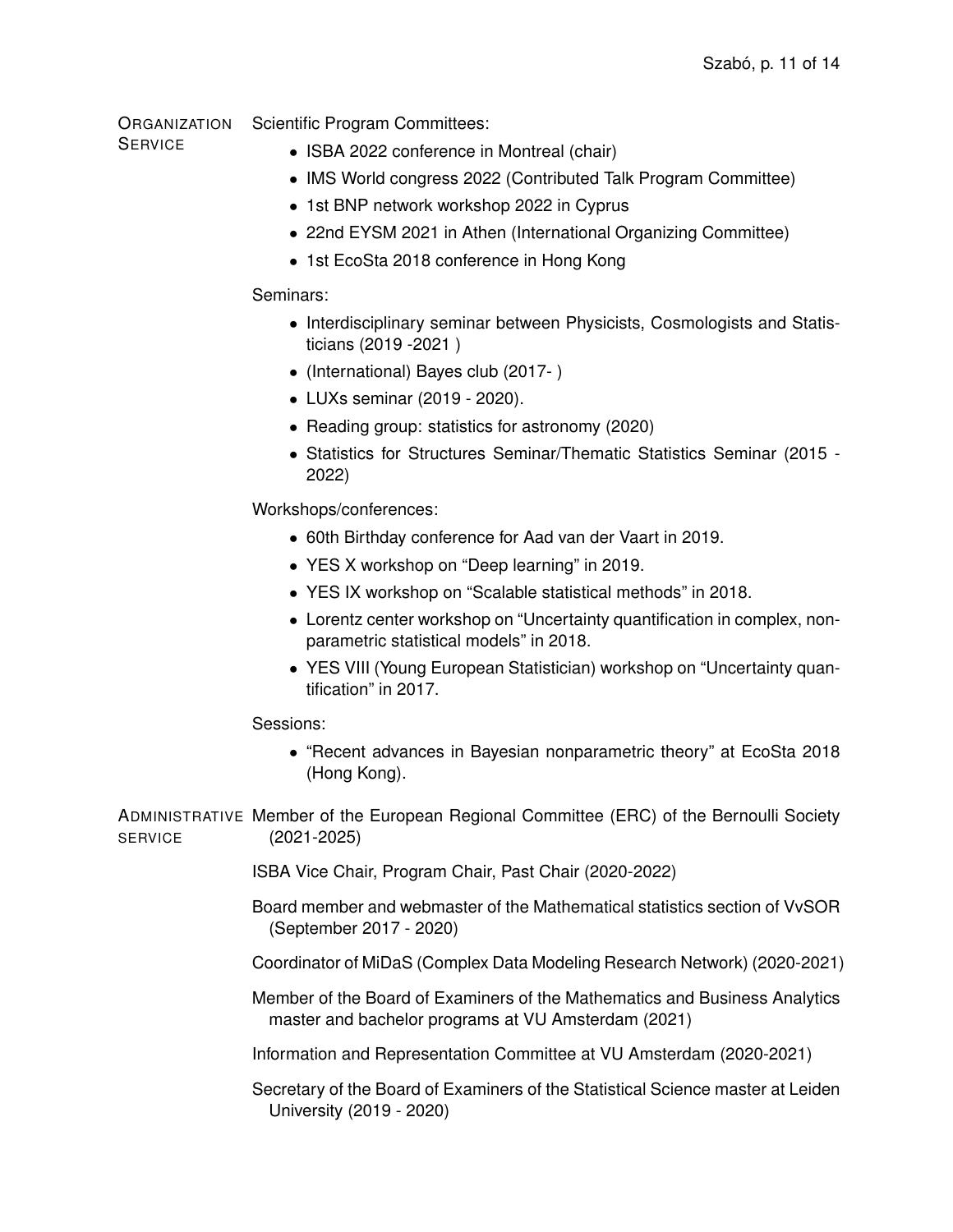GRANTS "European Research Council (ERC) Starting Grant 2021" (1.492.500 euro).

"Innovational Research Incentives Scheme VENI 2016" (250.000 euro).

"Institute of Mathematical Statistics IMS Travel Award 2016" (700 dollar).

"New Researcher Travel Grant for ISBA 2016", (1000 euro).

"Junior Travel Award for ISBA 2014", (250 euro).

"World Meeting of the International Society for Bayesian Analysis Early Career Researchers Travel Grant 2012", (500 euro).

AWARDS, "Research Profile Award (Bocconi University)" for 2022-24.

"Excellence in Research Award (Bocconi University)" in 2022.

"Savage Award in Theory & Methods: Honorable Mention" (Runner up for the best PhD dissertation in the field of Bayesian statistics and econometrics in the category Theory & Methods 2016).

"Van Zwet Award" (Award for the best PhD dissertation in the Netherlands in Statistics and Operation Research 2015).

Hungarian Students' Scholarly Circle (OTDK) [first prize in the local](http://www.cs.elte.hu/tdk/tdk09.html) (2009), [sec](http://otdkfifoma30.nyf.hu/downloads/otdk_elozetes_erdemenyek.pdf)[ond prize in the national](http://otdkfifoma30.nyf.hu/downloads/otdk_elozetes_erdemenyek.pdf) (2011) competition. Title: *Investigating the boundedness property of direction-length mixed graphs.* Supervisor: Dr. Tibor Jordán.

["Excellent student of the faculty" award,](http://ttkhok.elte.hu/pipermail/kepviselok/2009-April/006551.html) (2009), Eötvös Loránd University.

SCHOLARSHIPS VU Fellowship Program - VUFP 2008/2009.

Study Scholarship 2004-2008 at ELTE.

Scientific Scholarship 2010 at ELTE.

### **CERTIFICATES**

**PRIZES** 

- Dutch University Teaching Qualification (BKO)
- English Language Proficiency Qualification (BKE) level C1+
- Italian National Scientific qualification as associate professor (13/D1 Statistics)

TEACHING **EXPERIENCE [Bocconi University](http://www.unibocconi.it)**, Milano, Italy.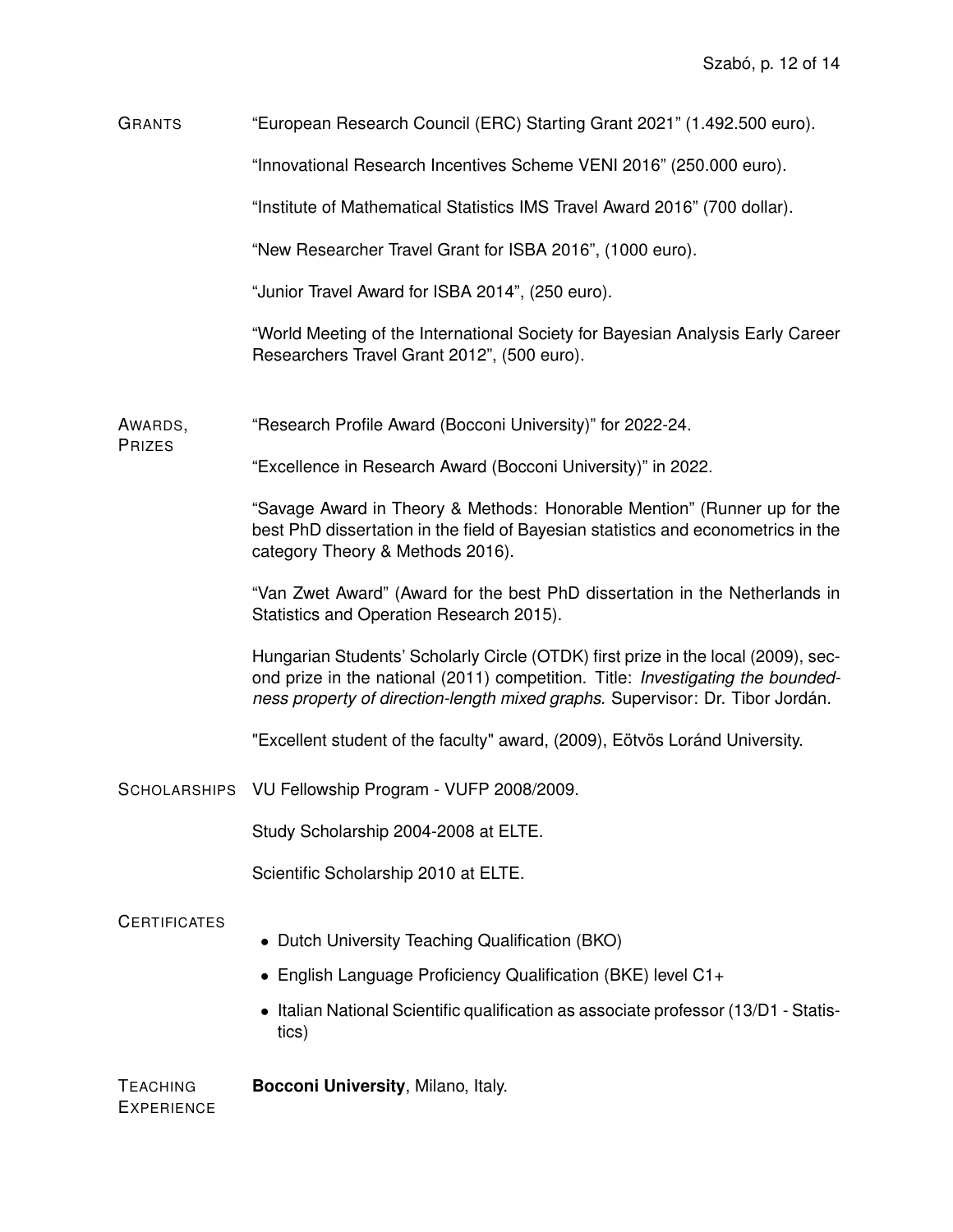### Lecturer **September 2021 to present**

- Mathematical Statistics for BSc Artificial Intelligent (Bocconi, 2021-)
- Mathematical Statistics I and II for PhD students (Bocconi, 2022-)

### **[Vrije Universiteit Amsterdam](http://www.vu.nl)**, Amsterdam, The Netherlands.

## Lecturer **September 2020 to September 2021**

- Sets and Combinatorics (VU, 2020-)
- Bayesian Statistics (MasterMath, 2017-)
- Bachelor project: business case supervision (VU, 2021-)
- Statistics and Probability for Mechanical Engineering (VU, 2021-)

**[Leiden University](http://www.leidenuniv.nl)**, Leiden, The Netherlands.

### Lecturer **January 2017 to 2020**

- Quantitative Research (at LUC, 2017-2019)
- Bayesian Statistics (MasterMath, 2017-)
- Statistics for Physics and Astronomy (Leiden University, 2018, 2019)
- Mathematical Statistics (Leiden University, 2019)

## **[Budapest University of Technology](http://www.bme.hu)**, Budapest, Hungary.

## Lecturer **September 2014 to February 2015**

• Calculus A2.

## Instructor **September 2014 to February 2015**

• Probability Theory.

**[University of Amsterdam](http://www.uva.nl)**, Amsterdam, The Netherlands.

## co-Lecturer **September 2015 to December 2015**

• Stochastics and Financial Mathematics program of the Seminar Mathematics.

# Instructor **October 2012 to December 2013**

• Asymptotic Statistics (Mastermath course).

## **[Eindhoven University of Technology](http://www.tue.nl)**, Eindhoven, The Netherlands.

## Instructor **April 2010 to November 2012**

- Probability Theory (2DI25),
- Statistics (2DI35),
- Calculus (2WAB0, 2WBB0),
- Introduction to derivative pricing (2DF06, 2DF07).

## **[Eötvös Loránd University](http://www.elte.hu/)**, Budapest, Hungary.